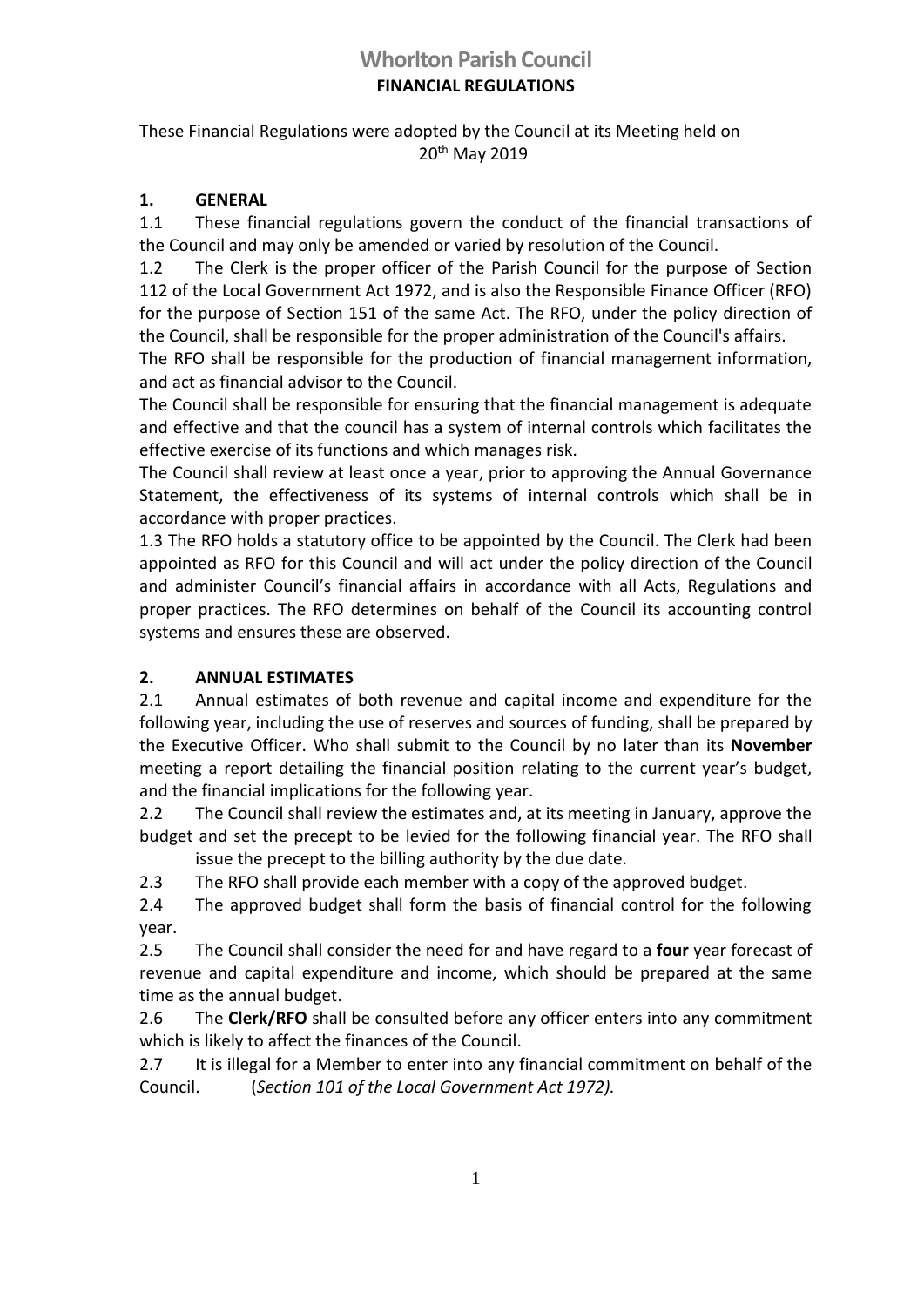## **3. BUDGETARY CONTROL**

3.1 Expenditure on revenue items may be incurred up to the amounts included in the approved budget.

3.2 No expenditure may be incurred which will exceed the amount provided in the revenue budget. The RFO may, with the approval of Council, transfer funds between subheads or from unallocated reserves (if approved by full Council).

3.3 The RFO shall ensure that statements detailing receipts and payments against approved budget are produced on a monthly basis.

3.4 The RFO may incur expenditure on behalf of the Council which is necessary to carry out any repair, replacement or other work which is of such extreme urgency or which is necessary to ensure smooth and effective running of the Council's business that it must be done at once subject to a limit of £1000 per item. The RFO shall report the action to the Council as soon as practicable thereafter.

3.5 Unspent provisions in the revenue budget at the year end shall not be carried forward to a subsequent year unless placed in an earmarked reserve by resolution of the Council.

3.6 No expenditure shall be incurred in relation to any capital project and no contract entered into or tender accepted involving capital expenditure unless the Council is satisfied that the necessary funds are available, or the requisite borrowing approval has been obtained.

3.7 All capital works shall be administered in accordance with the Council's standing orders and financial regulations relating to contracts.

# **4. ACCOUNTING AND AUDIT**

4.1 All accounting procedures and financial records of the Council shall be determined by the RFO as required by the Accounts and Audit Regulations 2003 and 2006, and any subsequent amendments thereto. (latest 2011 regulations)

4.2 The RFO shall be responsible for completing the annual financial statements of the Council as soon as practicable after the end of the financial year and shall submit them and report thereon to the Council.

4.3 The RFO shall be responsible for completing the Accounts of the Council contained in the Annual Return (as supplied by the Auditor appointed from time to time by the Audit Commission) and for submitting the Annual Return for approval and authorisation by the Council within the timescale set by the Accounts and Audit Regulations 1996 as amended, or set by the Auditor.

4.4 The RFO shall be responsible for ensuring that there is adequate and effective system of reporting on internal audit of the Council's accounting, financial and any other operations in accordance with Regulation 5 of the Accounts and Audit Regulations 2003 and 2006, and any subsequent amendments thereto.

Any officer or member of the Council shall, if the RFO or Internal Auditor requires, make available such documents to the Council which appear to the RFO or Internal Auditor to be necessary for the purpose of the internal audit and shall supply the RFO or Internal Auditor with such information and explanation as the RFO or Internal Auditor considers necessary for that purpose.

4.5 The Council shall carry out a review of the effectiveness of internal audit on an **annual** basis in accordance with the Accounts and Audit Regulations 2003 and 2006, and any subsequent amendments thereto.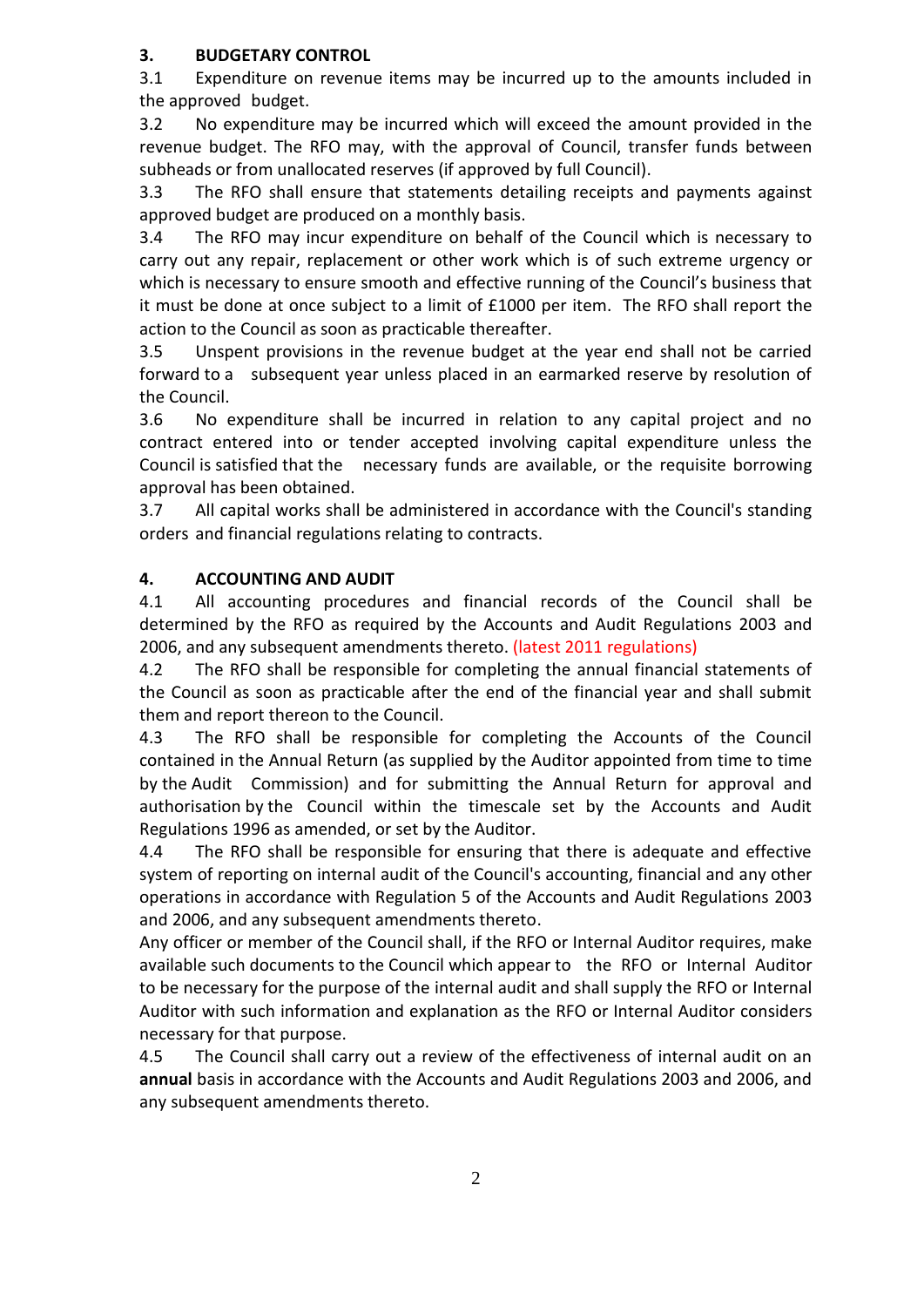4.6 The Internal Auditor shall carry out the work required by the RFO and the Council, with a view to satisfactory completion of the Internal Auditor's Report section of the Annual Return as compiled annually by the Audit Commission. The Internal Auditor, who shall be competent and independent of the operations of the Council, shall report to Council in writing on a regular basis with a minimum of one annual report in respect of each financial year.

4.7 The RFO shall make arrangements for the exercise of elector's rights in relation to the accounts including the opportunity to inspection the accounts, books, and vouchers and display or publish any notices and statement of account as outlined in the Local Audit and Accountability Act 2014. This must be a period of 30 consecutive working days, including the first ten working days in July.

4.8 The RFO shall, as soon as practicable, bring to the attention of all councillors any correspondence or report from the Internal or External Auditor, unless the correspondence is of a purely administrative matter.

## **5. BANKING ARRANGEMENTS AND CHEQUES**

The Council's banking arrangements shall be the responsibility of the RFO and be approved by the Council. They shall be regularly reviewed for efficiency.

The RFO shall be responsible for the control and issue of cheques.

A schedule of the payments required, forming part of the Agenda for the Meeting shall be prepared by the RFO.

Cheques drawn on the bank account in accordance with the schedule referred to in above paragraph shall be signed by two authorised Members.

A second account will hold reserves and attract interest this will be available to replenish the current account when needed.

## **6. PAYMENT OF ACCOUNTS**

6.1 All payments shall be paid by cheque or other order drawn on the Council's banker.

6.2 All invoices for payment shall be examined, verified and certified by the RFO. The RFO shall satisfy herself that the work, goods or services to which the invoice relates have been received, carried out, examined and approved.

6.3 The RFO shall examine invoices in relation to arithmetic accuracy and shall allocate them to the appropriate expenditure heading. The RFO shall take all steps to settle all invoices submitted, and which are in order, at the next available Council Meeting.

6.4 If a payment is necessary to avoid a charge to interest under the Late Payment of Commercial Debts (Interest) Act 1998, and the due date for payment is before the next scheduled Meeting of Council, where the RFO certify that there is no dispute or other reason to delay payment, the RFO may (notwithstanding Para 6.3) take all steps necessary to settle such invoices provided that a list of such payments shall be submitted to the next appropriate meeting of Council.

6.5 The Council will not maintain any form of cash float from income received. All cash received must be banked intact. Any payments made in cash by the RFO (for example for postage or minor stationery items) shall be refunded on a regular basis, at least quarterly or reimbursed from petty cash.

### **7. PAYMENT OF SALARIES**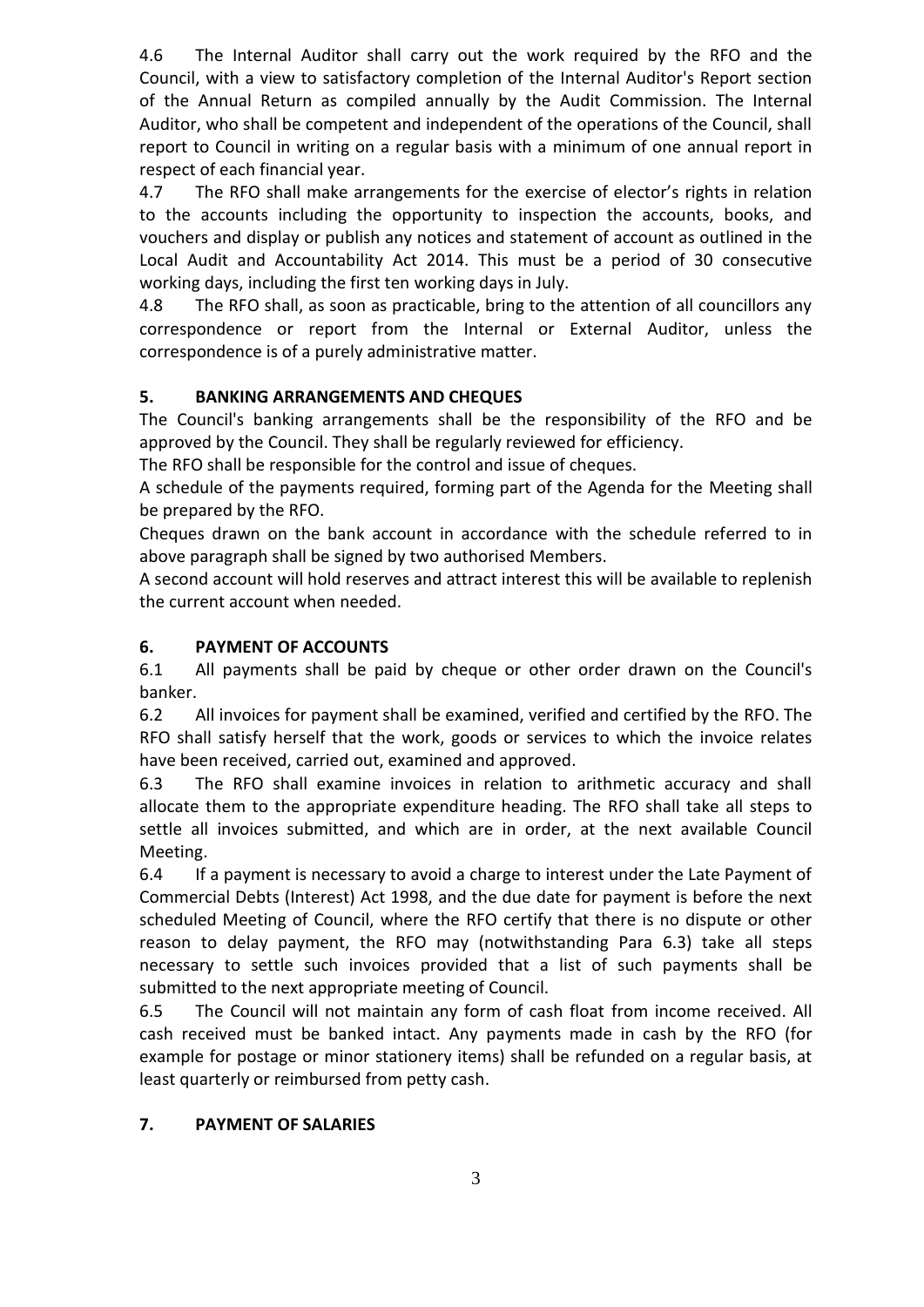7.1 As an employer, the payment of all salaries shall be made in accordance with payroll records and the rules of PAYE and National Insurance currently operating, and salaries shall be as agreed by Council.

7.2 The RFO shall be responsible for the implementation of the payment process of salaries and wages to all Council employees.

7.3 The RFO shall ensure that records are maintained of employee's absences, overtime, appointments, resignations etc in order to substantiate salaries and wages payrolls.

7.4 Payment of salaries and payment of deductions from salary such as may be made for tax, national insurance and pension contributions, may be made in accordance with the payroll records and on the appropriate dates, provided that each payment is reported to and ratified by the next available Committee/Council Meeting.

# **8. LOANS AND INVESTMENTS**

All loans and investments shall be negotiated in the name of the Council and shall be for a set period in accordance with Council policy. (When applicable a policy will be actioned)

# **9. INCOME**

9.1 The collection of all sums due to the Council shall be the responsibility of and under the supervision of the RFO.

9.2 Particulars of all charges to be made for work done, services rendered or goods supplied shall be agreed annually by the Council, notified to the RFO who will then be responsible for the collection of all accounts due to the Council.

9.3 The Council will review all fees and charges annually, following a report from the RFO.

9.4 Any sums found to be irrecoverable and any bad debts shall be reported to the Council and shall be written off in the year.

9.5 All sums received on behalf of the Council shall be banked intact as directed by the RFO. In all cases, all receipts shall be deposited with the Council's bankers with such frequency as the RFO considers necessary.

9.6 The origin of each receipt shall be entered on the paying-in slip.

9.7 Personal cheques shall not be cashed out of money held on behalf of the Council.

9.8 The RFO shall promptly complete any VAT Return that is required. Any repayment claim due in accordance with VAT Act 1994 section 33 shall be made at least annually coinciding with the financial year end.

9.9 Where any significant sums of cash are regularly received by the Council, the RFO shall take such steps as are agreed by the Council to ensure that more than one person is present when the cash is counted in the first instance, that there is a reconciliation to some form of control such as ticket issues, and that appropriate care is taken in the security and safety of individuals banking such cash.

# **10. ORDERS FOR WORK, GOODS AND SERVICES**

10.1 An official order or letter shall be issued for all work, goods and services unless a formal contract is to be prepared or an official order would be inappropriate. Copies of orders, letters and contracts shall be retained by the RFO.

10.2 Order books shall be controlled by the RFO.

10.3 All members and officers shall be responsible for obtaining value for money at all times. An officer issuing an official order shall ensure, as far as is reasonable and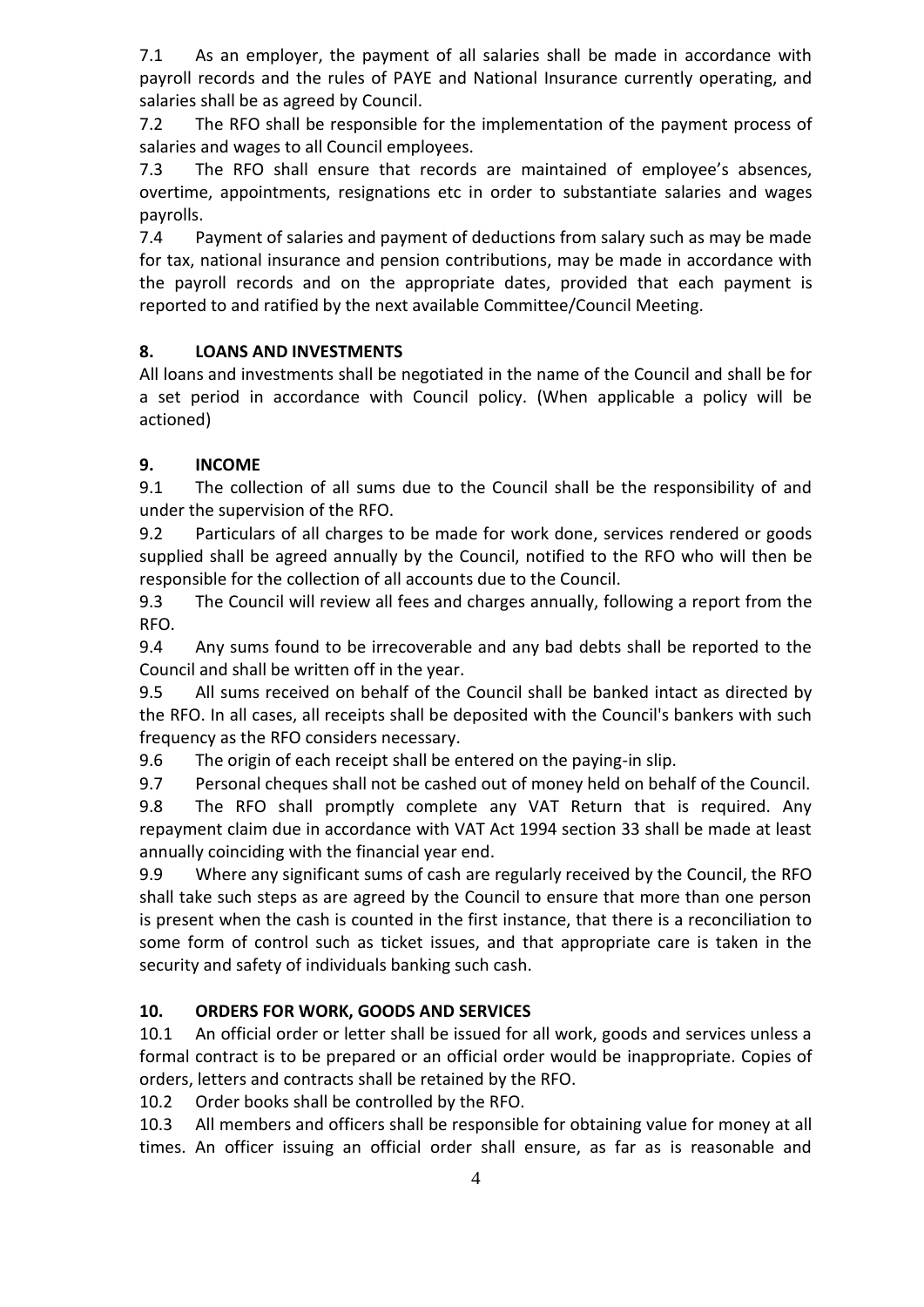practicable, that the best available terms are obtained in respect of each transaction. This shall be achieved by obtaining at least two quotations where the value of the order is expected to be between£1,000 and £5,000, and three quotations for orders expected to exceed £5,000.

10.4 (a) In the event of it not being possible to secure two or three quotations the RFO may proceed on the basis of one quotation received, having discussed the situation with the Finance Committee.

10.4 The RFO shall verify the lawful nature of any proposed purchase before the issue of any order, and in the case of new or infrequent purchases or payments, the RFO shall ensure that the statutory authority shall be reported to the meeting at which the order is approved so that the Minutes can record the power being used.

### **11. CONTRACTS**

11.1 Procedures as to contracts are laid down as follows:

(a) Every contract shall comply with these financial regulations, and no exceptions shall be made otherwise than in an emergency provided that these regulations shall not apply to contracts which relate to items (i) to (vi) below:

(i) for the supply of gas, electricity, water, sewerage and telephone services;

(ii) for specialist services such as are provided by solicitors, accountants, surveyors and planning consultants;

(iii) for work to be executed or goods or materials to be supplied which consist of repairs to or parts for existing machinery or equipment or plant;

(iv) for work to be executed or goods or materials to be supplied which constitute an extension of an existing contract by the Council;

(v) for additional audit work of the external Auditor up to an estimated value of £250 (in excess of this sum) the EO shall act after consultation with the Finance Committee.

(vi) for goods or materials proposed to be purchased which are proprietary articles and/or are only sold at a fixed price.

(b) When applications are made to waive financial regulations relating to contracts to enable a price to be negotiated without competition the reason shall be embodied in a recommendation to the Council.

(c) Such invitation to tender shall state the general nature of the intended contract and the RFO shall obtain the necessary technical assistance to prepare a specification in appropriate cases. The invitation shall in addition state that tenders must be addressed to the RFO in the ordinary course of post. Each tendering firm shall be supplied with a specifically marked envelope in which the tender is to be sealed and remain sealed until the prescribed date for opening tenders for that contract.

(d) All sealed tenders shall be opened at the same time on the prescribed date by the RFO in the presence of at least one member of Council.

### 11.2 **Value Up to and Including £5,000**

(a) Where it is intended to enter into a contract with a value up to £5,000 for the supply of goods, materials or services, or for the execution of works, such contract shall have been previously agreed by the Council.

The RFO shall invite quotations from two suitably qualified suppliers or contractors. The RFO shall award the contract to the quote which proves to be "best value for money", subject to the satisfactory completion of checks regarding their technical ability, financial standing and such other requirements as may be necessary.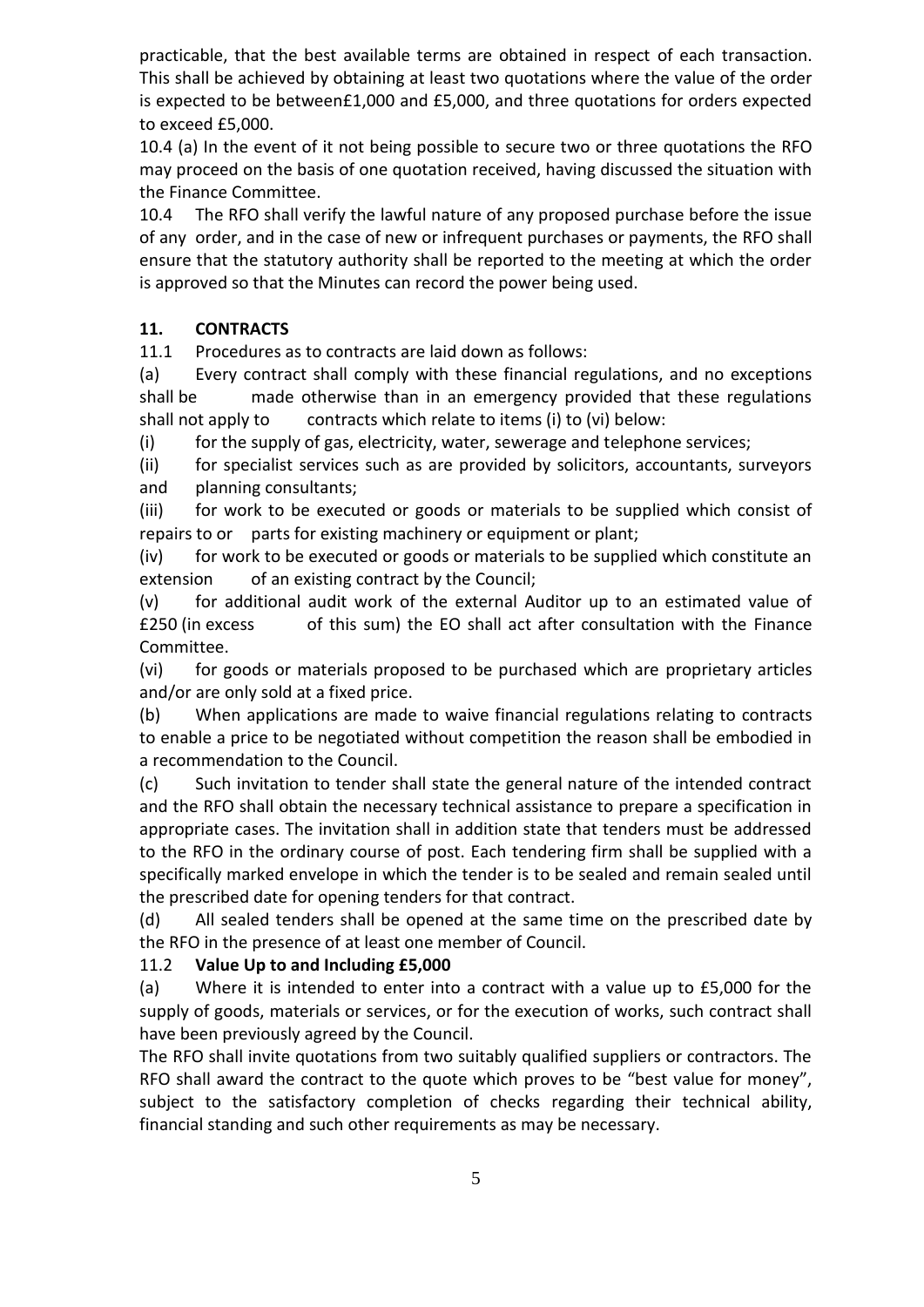(b) Where it is intended that the lowest tender not be accepted, the RFO shall, before awarding the contract, report to the Council with reasons justifying the rejection of the lowest tender.

#### 11.3 **Value Over £5,000 and up to and including £10,000**

(a) Where it is intended to enter into a contract with a value exceeding £5,000 and up to £10,000 for the supply of goods, materials or services, or for the execution of works, such contract shall have been previously agreed by the Council. The RFO shall either (i) invite quotations from at least three suitably qualified suppliers or contractors where possible or (ii) place an advertisement in a publication appropriate for the nature of the contract inviting tender submissions.

The RFO shall award the contract to the Company who provides "best value for money" subject to the satisfactory completion of checks regarding its technical ability, financial standing and such other requirements as may be necessary. Details shall be reported by the RFO the Council.

(b) Where it is intended that the lowest tender not be accepted, the RFO shall, before awarding the contract, report to the Council with reasons justifying the rejection of the lowest tender.

#### 11.4 **Value Over £10,000**

Where it is intended to enter into a contract with a value exceeding £10,000 for the supply of goods, materials or services, or for the execution of works, such contract shall have been previously agreed by the Council.

The RFO shall place an advertisement in a publication appropriate for the nature of the contract inviting tender submissions. All tenders shall be forwarded to the Parish Council Offices in the envelope provided, which should not show any mark by which the tenderer can be identified. Tenders must be received by the date and time specified in the advertisement.

(b) Details of the tenders received shall be reported to the Council and the contract shall be awarded to the quote which is deemed as "best value for money", subject to the satisfactory completion of checks regarding their technical ability, financial standing and such other requirements as may be necessary.

(c) Where it is intended that the lowest tender not be accepted, the reasons justifying the rejection of the lowest tender must be recorded.

#### **General**

12 The procedure detailed above may be inappropriate when it is necessary for the Council to acquire work, services or goods of a specialist nature. In this case the RFO shall consult with the Council and agree the firms to be invited to tender. All firms invited to tender must satisfy the Council of their technical ability, financial standing and any other legislative requirements, e.g. regarding health and safety, risk assessments before any contract is awarded.

 (a) If less than three tenders are received for a particular contract, or if all of the tenders are identical, the Council shall make such arrangements as it thinks fit for procuring the goods, materials or services, or for executing the works.

 (b) Every contract entered into by the Council shall be in writing and must specify all information relevant to the work as requested by the notice to tender.

 (c) All works carried out by a contractor must comply with relevant Health and Safety regulations and hold an appropriate risk management strategy.

 (d) The RFO shall keep a register of all construction related contracts or subcontracts entered into by the Council.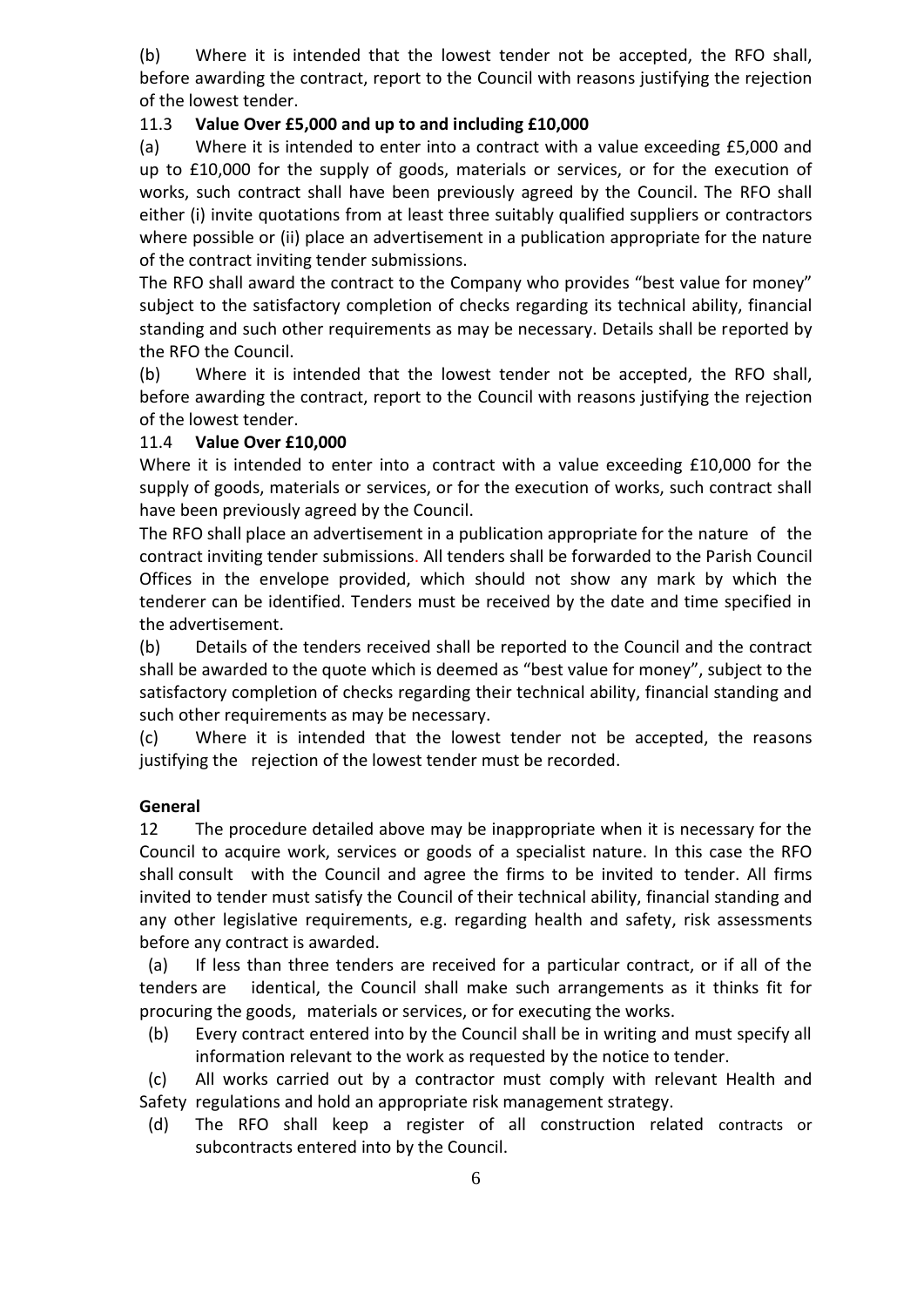(e) Every variation to a contract shall be notified to a contractor in writing by a responsible officer acting on behalf of the Council, and a copy shall be made available to the RFO.

 (f) Payments on account to contractors shall be authorised only on the certificate signed by the RFO, and showing the original amount of the contract, the value of work executed to date, retention money, the total amount certified to date and the amount now certified.

 (g) The prior approval of the Council shall be obtained in writing for any variation to a contract involving the Council in an increase in costs above the accepted tender figure of 5% or more.

Where such additional expenditure relates to a capital scheme, every effort must be made to meet the costs from within the overall capital programme. If this is not possible a report must be submitted to the Council by the RFO detailing options.

(h) A final certificate in respect of the completed contract shall not be issued until the contractor or subcontractor has furnished a detailed statement of account for the whole of the contract supported by vouchers, documents and other relevant information.

### **13. STORES AND EQUIPMENT**

13.1 The officer in charge of each section shall be responsible for the care and custody of stores and equipment in that section.

13.2 Delivery Notes shall be obtained in respect of all goods received into store or otherwise delivered and goods must be checked as to order and quality at the time delivery is made.

13.3 Stocks shall be kept at the minimum levels consistent with operational requirements.

13.4 The RFO shall be responsible for periodic checks of stocks and stores at least annually.

### **14. INSURANCE**

14.1 Following an annual risk assessment, the RFO shall affect all insurances and negotiate any/ all claims on the Council's insurers

14.2 The RFO shall give prompt notification to the insurers of all new risks, properties or vehicles which require to be insured and of any alterations affecting existing insurances.

14.3 The RFO shall keep a record of all insurances affected by the Council and the property and risks covered thereby and annually review it.

14.4 The RFO shall be notified of any loss liability or damage or of any event likely to lead to a claim, and shall report these to Council at the next available meeting.

14.5 All appropriate employees of the Council shall be included in a suitable fidelity guarantee insurance which shall cover the maximum risk exposure as determined by the Council.

### **15. CHARITIES**

15.1 Where the Council is sole trustee of a Charitable body the RFO shall ensure that separate accounts are kept of the funds held on charitable trusts and separate financial reports made in such form as shall be appropriate, in accordance with Charity Law and legislation, or as determined by the Charity Commission. The RFO shall arrange for any